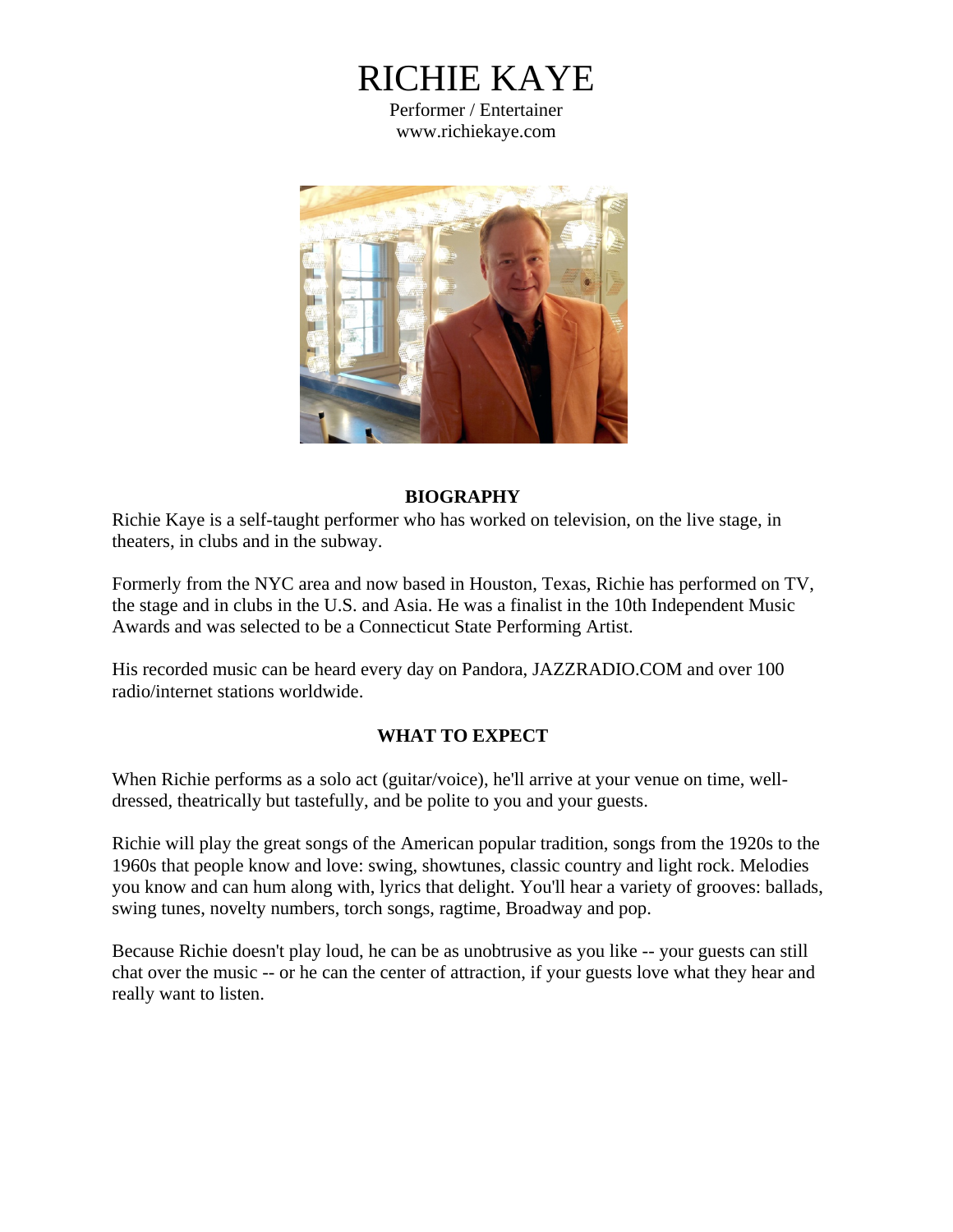# **CLIENTS SAY…**

"Couldn't be happier with Richie's performance or professionalism. He called me day of performance to double check the details, navigated his way to a hard to find location, arrived early for load in, quickly set up and was in position for an on time start. High marks for musical chops, wonderful selection of favorites, and a great attitude throughout. Handled our last minute, on the fly changes in the evening's schedule with grace and aplomb. He really delivered the goods."

--Doug H., Business Owner

"Richie Kaye was fabulous. He and his team of musicians gave my guests far more than we expected. They played exactly the music I requested and put on a wonderful education musical program. Richie went over and beyond the call of duty to deliver a extraordinary evening for us. Thumbtack, thank you so much for putting me in touch with this talented musician(s)." --Carol K., Event Planner

"Thank you Mr. Kaye for playing at our company's Christmas party. Working with you has been a great pleasure and I am happy that everyone enjoyed your music!"

--Sandra V., Company Executive

#### **Notes/Technical Info**

As a solo, Richie needs only a space 10' x 10' and a comfortable chair with a back and no arms. If you have a stage, that's wonderful, but he has played in a living room, in the corner of a bar room and in the subway, so he can play just about anywhere.

Richie prefers to play with only one small guitar amplifier, requiring an AC outlet within 10 feet of the playing area. For larger venues, a microphone and a small vocal amp may be used. If you have a house P/A, I will be pleased to use that.

## **Stage/Setup Requirements**

- A/C Outlet within 10 feet of performance area.
- House P/A (for larger venues)